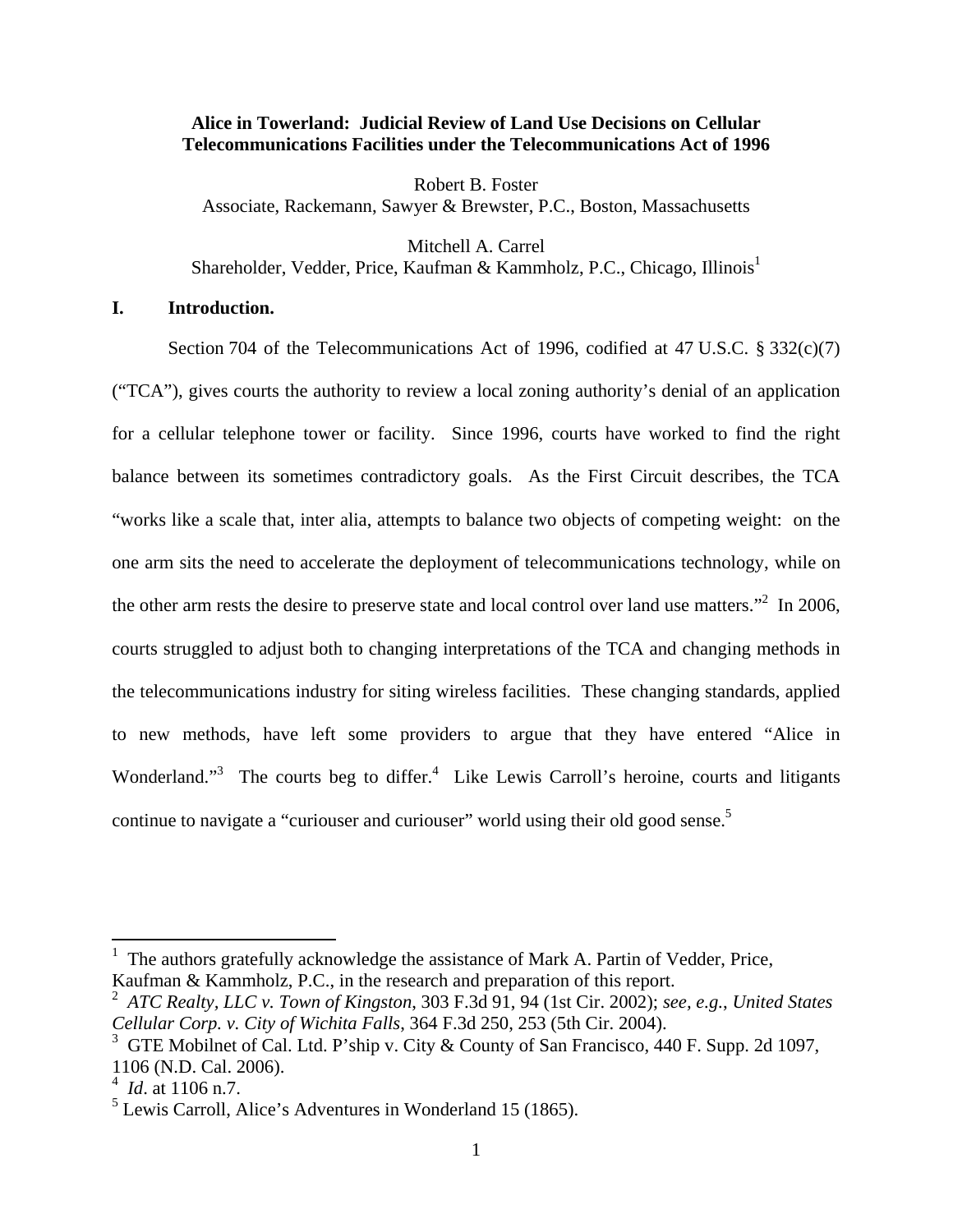# **II. The Telecommunications Act.**

The TCA does not completely preempt local zoning authority. Rather, it places certain restrictions on the authority of local bodies to regulate the zoning of telecommunications service facilities. The TCA provides that "[e]xcept as provided in this paragraph, nothing in this chapter shall limit or affect the authority of a State or local government or instrumentality thereof over decisions regarding the placement, construction, and modification of personal wireless services facilities."<sup>6</sup> The TCA goes on to limit a municipality's power to regulate tower siting with three substantive and two procedural limitations. The first substantive restriction bars localities from "unreasonably discriminat[ing] among providers of functionally equivalent services."<sup>7</sup> The second substantive restriction complements the first: "[t]he regulation of the placement, construction and modification of personal wireless service facilities . . . shall not prohibit or have the effect of prohibiting the provision of personal wireless services."8 The third substantive restriction bars localities from regulating on the basis of environmental effects of radio frequency emissions to the extent such facilities comply with FCC regulations.<sup>9</sup>

Procedurally, the TCA requires that an applicant's request be acted upon within a reasonable period of time and any permit denial by a locality "be in writing and supported by substantial evidence contained in a written record."<sup>10</sup> Finally, the TCA provides that any person adversely affected by a final action or failure to act on a siting application may bring an action in a court of competent jurisdiction, which must be considered on an expedited basis.<sup>11</sup> This report will discuss recent decisions interpreting these various substantive and procedural provisions.

 $6$  47 U.S.C. § 332(c)(7)(A).

<sup>7</sup> 47 U.S.C. § 332(c)(7)(B)(i)(I).

 $8\,$  47 U.S.C. § 332(c)(7)(B)(i)(II).

 $9\,$  47 U.S.C. § 332(c)(7)(B)(iv).

<sup>&</sup>lt;sup>10</sup> 47 U.S.C. §§ 332(c)(7)(B)(ii), 332(c)(7)(B)(iii).

<sup>&</sup>lt;sup>11</sup> 47 U.S.C. § 332(c)(7)(B)(v).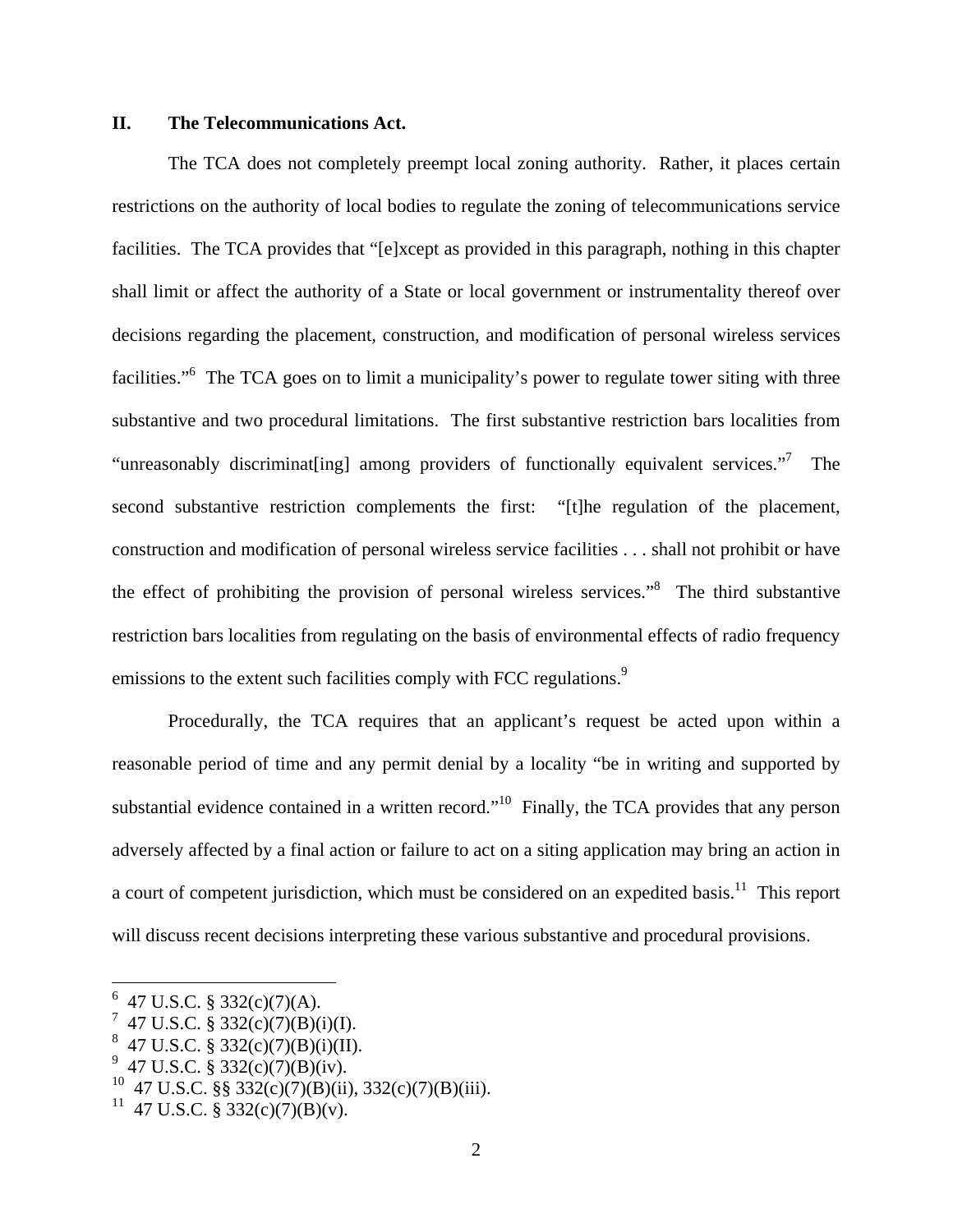# **III. Prohibiting Service: Local Regulation of Wireless Services Shall Not Prohibit or Have the Effect of Prohibiting the Provision of Personal Wireless Services.**

By the end of 2005, the circuit courts had *four* different interpretations of what would constitute the prohibition of personal wireless services in violation of the TCA. The Fourth Circuit continued to maintain that only a general ban on all wireless facilities by a town could constitute prohibition of service.12 Courts in other Circuits had held that an individual denial could be deemed an effective prohibition of wireless service in a particular area, but applied three different tests for determining whether a denial had the effect of prohibiting service. The Second and Third Circuits used a two-pronged test: (1) whether the proposed facility fills a significant existing gap in the ability of remote users to access the national telephone network (a gap in service generally, not just for the provider seeking the facility); and (2) whether the manner in which the provider proposes to fill the gap in service is the least intrusive on the values which the municipality's denial sought to serve.<sup>13</sup> The First and Seventh Circuits used a different two-pronged test that required a provider to show that: (1) the town's zoning criteria, or the administration of the zoning criteria, effectively preclude towers (e.g., no alternative sites are available), with the gap in service measured as a gap in the provider's service rather than in service generally; and (2) further efforts by the provider to obtain a permit would be fruitless.<sup>14</sup> In 2005, in *MetroPCS, Inc. v. City & County of San Francisco*,<sup>15</sup> the Ninth Circuit created a third two-prong test by combining elements of the First and Third Circuit tests: (1) that the provider

<sup>12</sup> *AT&T Wireless PCS, Inc. v. City Council of Virginia Beach*, 155 F.3d 423, 428 (4th Cir. 1998); *USCOC of Va. RSA#3, Inc. v. Montgomery County Bd. of Supervisors*, 343 F.3d 262, 268 (4th Cir. 2003).

<sup>13</sup> *See Nextel West Corp. v. Unity Tp.*, 282 F.3d 257, 265-66 (3d Cir. 2002); *Sprint Spectrum, L.P. v. Willoth*, 176 F.3d 630, 642-43 (2d Cir. 1999); *APT Pittsburgh L.P. v. Penn Tp.*, 196 F.3d 469, 478-79 (3d Cir. 1999).

<sup>14</sup> *See Voicestream Minneapolis, Inc. v. St. Croix County*, 342 F.3d 818, 834-35 (7th Cir. 2003); *Second Generation Props., L.P. v. Town of Pelham*, 313 F.3d 620, 633 (1st Cir. 2002); *Town of Amherst v. Omnipoint Communications Enters., Inc.*, 173 F.3d 9, 14-15 (1st Cir. 1999).  $15$  400 F.3d 715 (9th Cir. 2005).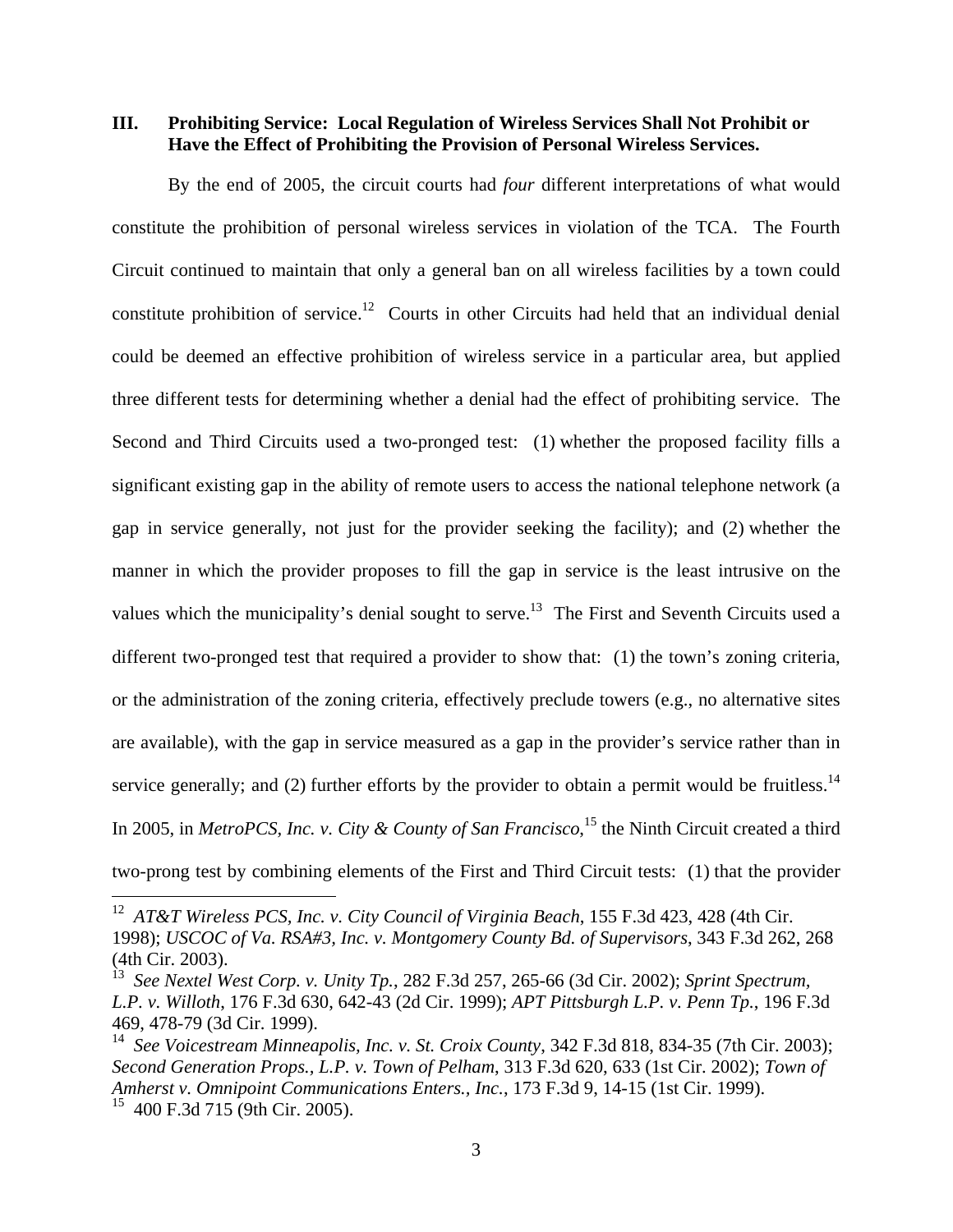was prevented from filling a significant gap in its own service; and (2) that the proposal for filling the gap is least intrusive on the values that the denial sought to serve.<sup>16</sup>

In its *MetroPCS* decision, the Ninth Circuit remanded the case to the district court. In 2006, the district court held a trial on the prohibition and unreasonable discrimination issues, and issued its findings of fact and conclusions of law.<sup>17</sup> In its ruling on MetroPCS's prohibition claim, the court struggled to apply the Ninth Circuit's test. The city's board of supervisors had denied MetroPCS's application for a conditional use permit ("CUP") for a facility on a parking garage on Geary Boulevard in San Francisco. MetroPCS had chosen this site, which it previously deemed too low, after its first choice faced significant community opposition and it realized it could put its antenna on a light pole on top of the parking garage.<sup>18</sup>

The service gap that MetroPCS was seeking to fill with the facility was not a general gap, but a gap only in in-building coverage—that is, wireless service inside buildings.<sup>19</sup> In a ruling of first impression, the court ruled that an in-building coverage gap, standing alone, was sufficient to constitute a "significant" gap in service under the Ninth Circuit test.<sup>20</sup> The court then turned to the question of whether the Geary Boulevard site was least intrusive on the values that the city's denial sought to serve. To prove this, MetroPCS was required to show that it had made a meaningful comparison of alternate sites and that its chosen site was the best solution for the community. On this test, the court found that MetroPCS fell short. $21$ 

<sup>16</sup> *Id.* at 733-35.

<sup>17</sup> *MetroPCS, Inc. v. City & County of San Francisco*, No. C 02-3442 PJH, 2006 U.S. Dist. LEXIS 43985 (N.D. Cal. June 16, 2006).

<sup>18</sup> *Id.* at \*6-12.

<sup>19</sup> *Id.* at \*20-22, 26-27.

<sup>20</sup> *Id.* at \*28-31.

<sup>21</sup> *Id.* at \*34.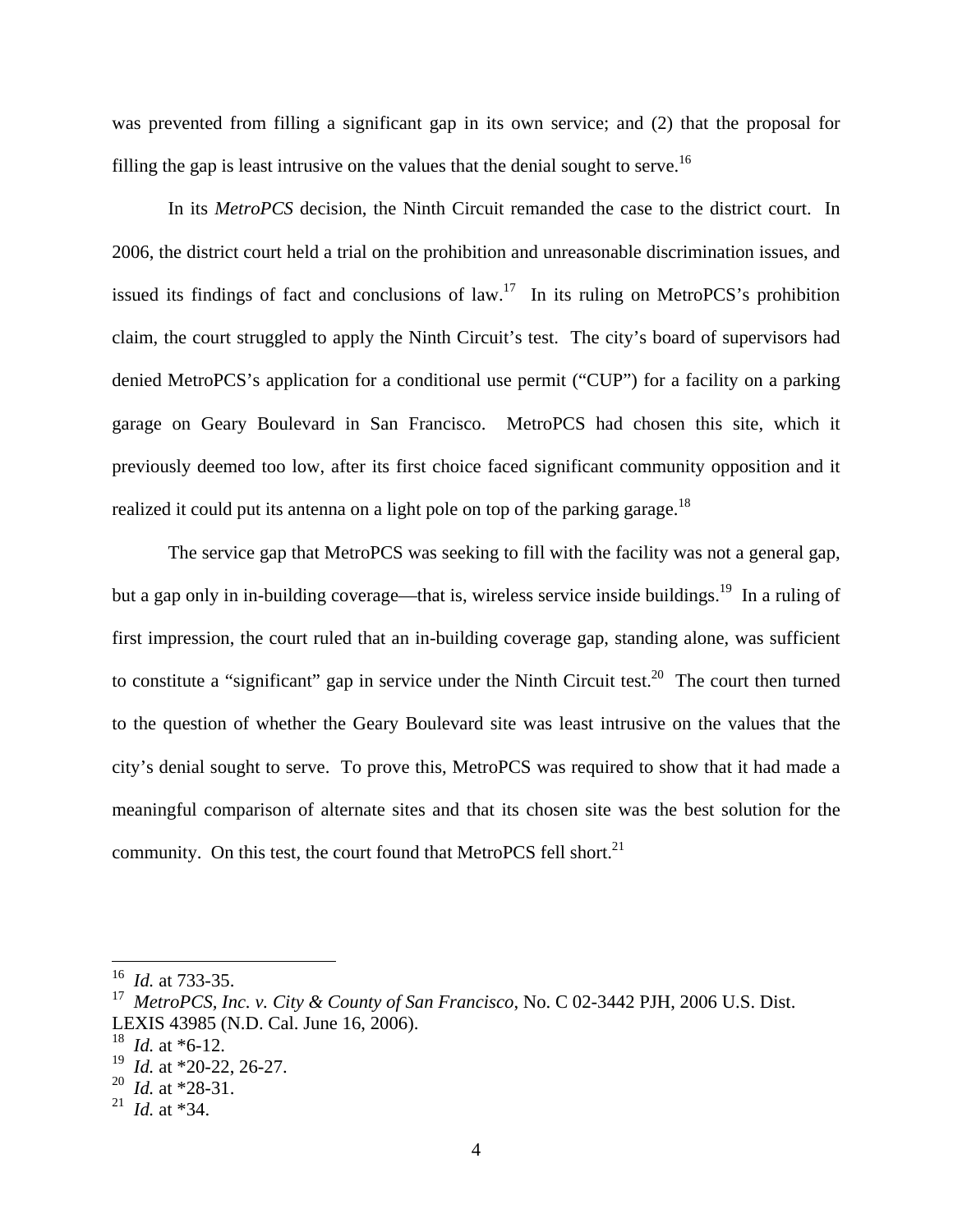MetroPCS had compared its original site, the Geary Boulevard site, and 17 other sites on the basis of their technological feasibility. The court found that this comparison was insufficient. First, the court noted that the Geary Boulevard site had originally not been "technologically feasible" (only becoming feasible after MetroPCS's original site faced opposition), and raised the unanswered question of whether any of the other 17 previously-rejected sites might also be technologically feasible.<sup>22</sup> The court further noted that an analysis of technological feasibility was not the same as an analysis of whether a site was the best community solution.<sup>23</sup> Finally, the court relied on the strong community opposition to the Geary Boulevard site as evidence that the site was not the best community solution. The court justified its reliance on evidence of community opposition by holding that whether a site is least intrusive must be measured as of the date of the city's decision, not the date of application, and on that date there was significant opposition.24 Thus, the court found, MetroPCS's prohibition claim must fail.

The court's application of the Ninth Circuit standard is troubling. Most denials of applications for a wireless facility are made in the face of community opposition. If that community opposition is then evidence against a finding of one of the prongs of the prohibition test, it becomes difficult to see how a provider can ever prove a prohibition claim.

# **IV. Unreasonable Discrimination: Local Regulation of Wireless Services Shall Not Unreasonably Discriminate Among Providers of Functionally Equivalent Services.**

It has always proved difficult for providers to raise successful claims of unreasonable discrimination under the TCA, as courts emphasize that the TCA bars only *unreasonable* discrimination, thus contemplating some discrimination among providers, so long as that

*Id.* at \*35-36.

<sup>23</sup> *Id.* at \*36-37.

<sup>24</sup> *Id.* at \*38-39.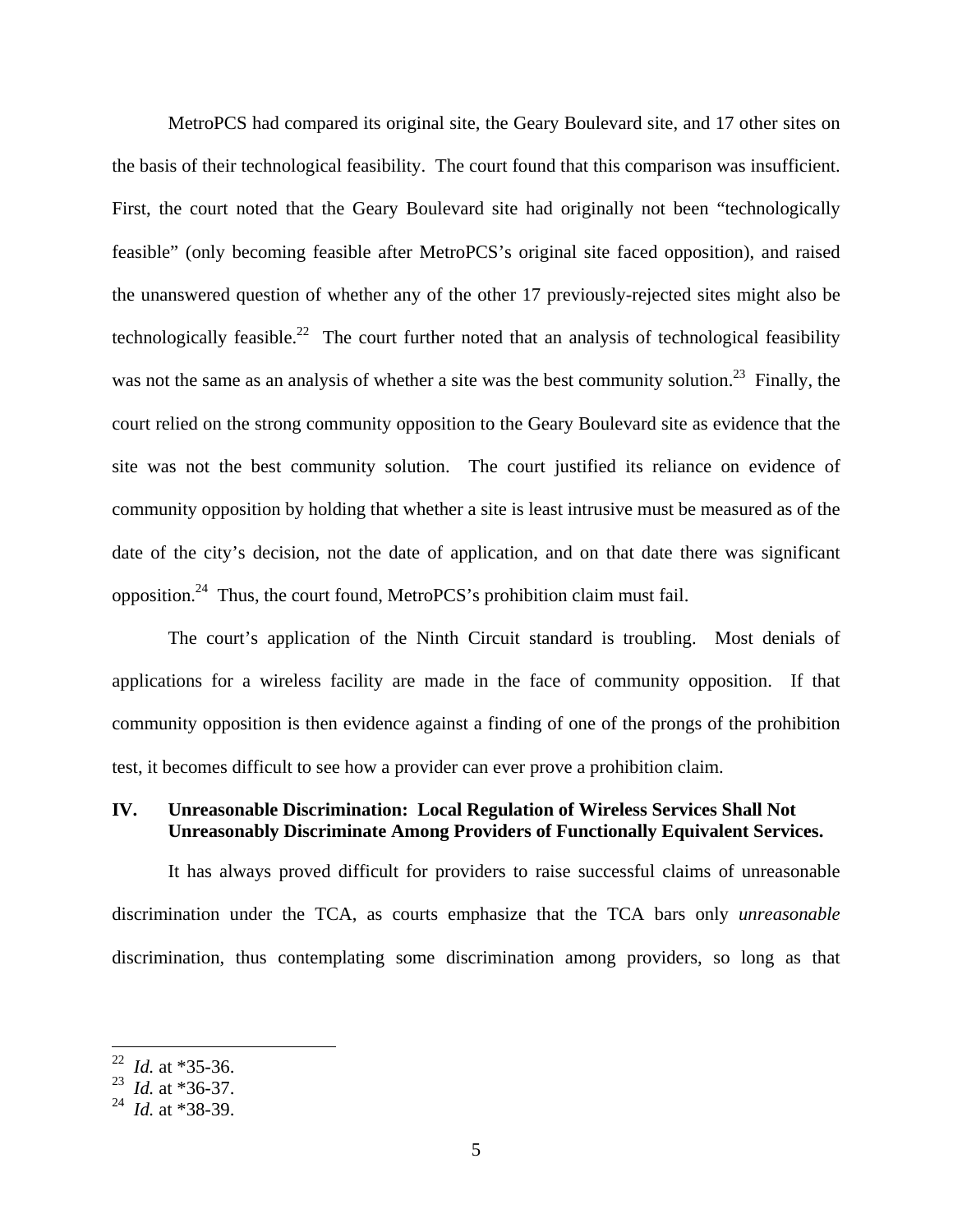discrimination is based on generally applicable zoning requirements.25 In *MetroPCS,* the Ninth Circuit elaborated that providers alleging unreasonable discrimination must show that they have been treated differently from other providers whose facilities are similarly situated in terms of the structure, placement, or cumulative impact of the facilities in question.<sup>26</sup> In the trial after remand, the district court had to apply this "similarly situated" standard.

The court divided the standard into a two-part test: (a) whether the provider's proposed facility is similarly situated to other providers in structure, placement and cumulative impact; and (b) whether it has been subjected to differential treatment by the municipality.<sup>27</sup> On the first test, the court found that MetroPCS had to do more than compare the location and zoning district of the sites in question. It was obligated to show that the sites were similar in how they met the various standards of the applicable provisions of the zoning code—here, "the element of neighborhood desirability and compatibility. $\frac{1}{28}$  On the second test, the court found that while MetroPCS had proved differential treatment by the city, it had not proved that the differential treatment was unreasonable. Differential treatment based on traditional bases for zoning regulation is inherently reasonable, and here the city had relied on the traditional bases of considerations for community and neighborhood.<sup>29</sup> Thus, the court concluded, MetroPCS's discrimination claim also failed.

The court's application of this unreasonable discrimination standard raises questions similar to those raised by its application of the prohibition test. First, by measuring both the similarly situated prong and the differential treatment prong by the provisions of the zoning

<sup>25</sup> *See, e.g.*, *MetroPCS,* 400 F.3d at 727.

<sup>26</sup> *Id.* at 727-28.

<sup>27</sup> *MetroPCS, Inc.*, 2006 U.S. Dist. LEXIS at \*42-43.

<sup>28</sup> *Id.* at \*47-50.

 $^{29}$  *Id.* at \*51.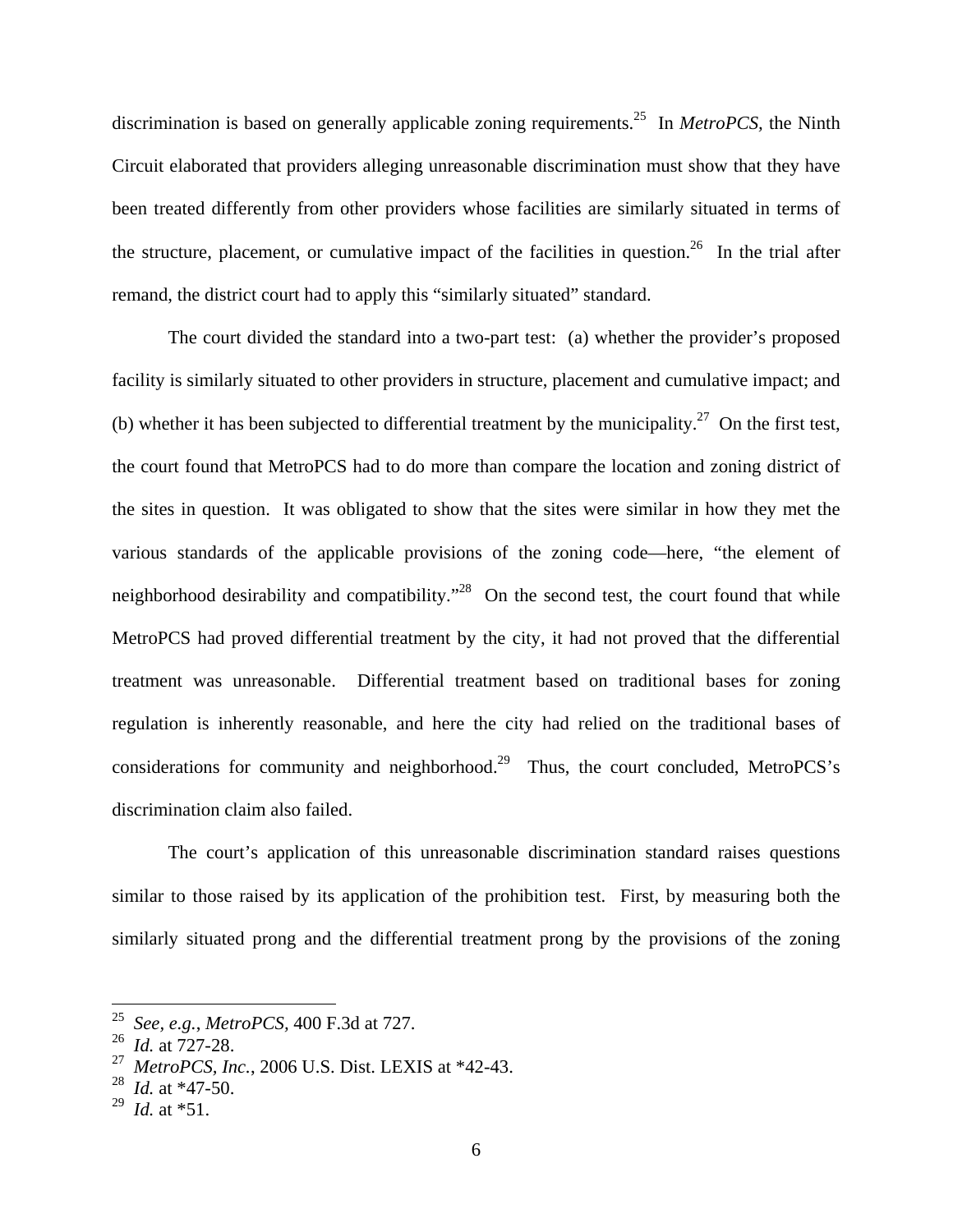code, the court has collapsed the two-part test into a single test of whether the zoning code was properly applied. Second, in relying on "consideration for community and neighborhood,"<sup>30</sup> the court has again elevated community opposition into a position of veto power over a siting application.

A more straightforward case of unreasonable discrimination was presented in *Ogden Fire Co. No. 1 v. Upper Chichester Tp.*<sup>31</sup> In *Ogden*, the plaintiff, a volunteer fire company, was denied a permit for a 130-foot tower that it intended to use for its emergency radio system and also for a co-located commercial wireless antenna.<sup>32</sup> The fire company claimed that it was unreasonably discriminated against, pointing to the local board's approval of another volunteer fire company's permit application for a 180-foot tower with a commercial co-locater in the same zoning district, $33$  and its permit of a 180-foot stand-alone tower in a zoning district with the same restrictions on towers as the fire company's district.<sup>34</sup> The court had little difficulty in concluding that the municipality had unreasonably discriminated against the fire company.<sup>35</sup>

# **V. Written Decision: A Locality's Denial Shall Be in Writing.**

The TCA requires that a locality's denial "be in writing."<sup>36</sup> In 2001, the First Circuit interpreted this provision to require boards to issue a written decision separate from the written record, containing "a sufficient explanation of the reasons for the permit denial to allow a reviewing court to evaluate the evidence in the record supporting those reasons," with review limited to the substantial evidence supporting the reasons contained in the decision.<sup>37</sup> This

<sup>30</sup> *Id.*

<sup>31</sup> No. 05-1031, 2006 U.S. Dist. LEXIS 14863 (E.D. Pa. Mar. 30, 2006).

<sup>32</sup> *Id.* at \*2-9.

<sup>33</sup> *Id.* at \*16-20.

 $\frac{34}{35}$  *Id.* at \*25-26.

*Id.* at \*24-27.

 $36$  47 U.S.C. § 332(c)(7)(B)(iii).

<sup>37</sup> *Southwestern Mobile Sys., Inc. v. Todd*, 244 F.3d 51, 59-60 (1st Cir. 2001).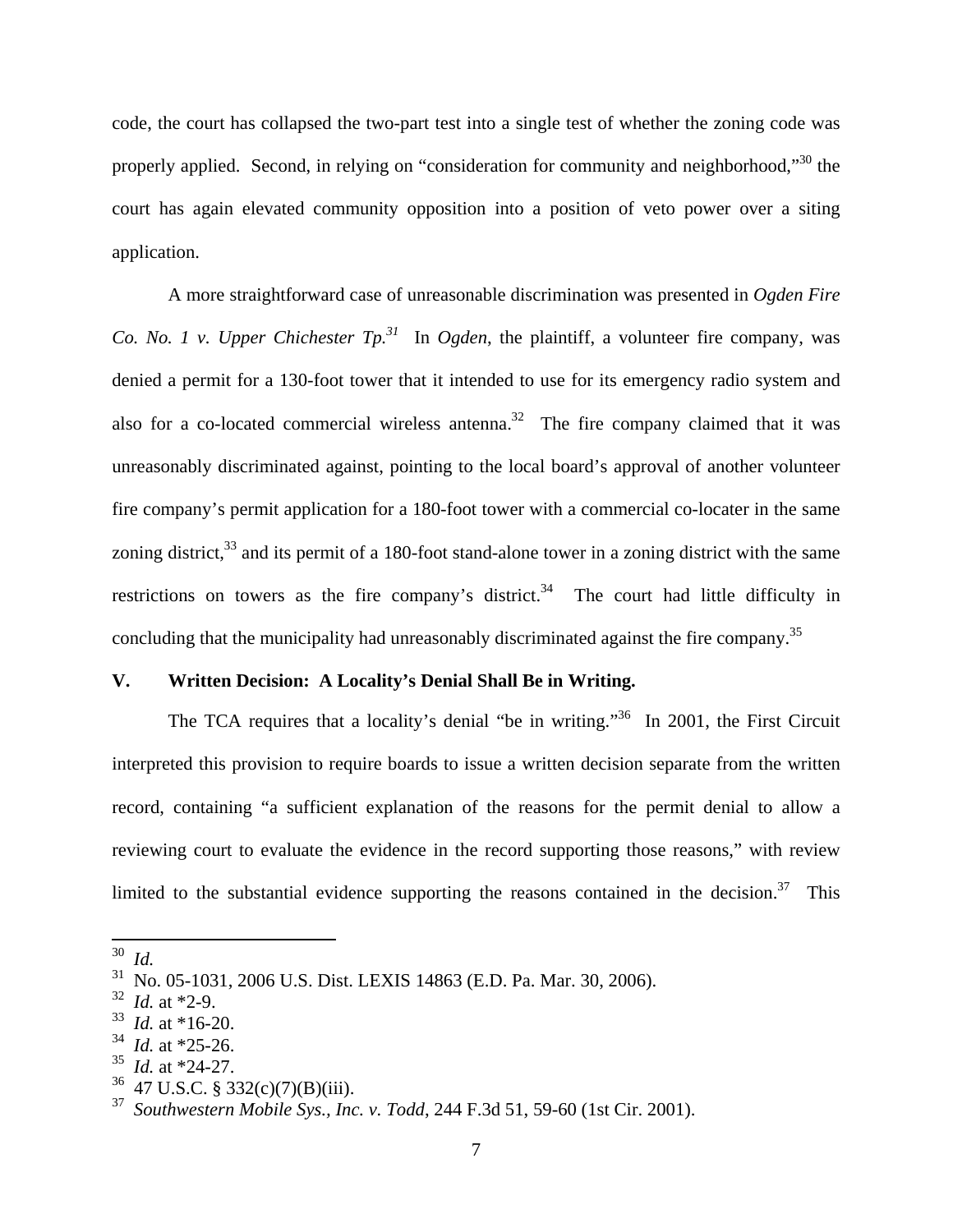middle ground standard has continued to be adopted by other courts.<sup>38</sup> A court of the Eastern District of Missouri addressed an issue not previously made explicit: whether there is a time limit for issuing a written decision. In *Sprint Spectrum L.P. v. City of Dardenne Prairie*,<sup>39</sup> the court held that § 332(c)(7)(B)(iii), when read in light of the short 30-day appeal period in  $\S$  332(c)(7)(B)(v), required localities to issue a written decision within 30 days of their final decision on the application.40 Relying on a 2005 decision of the same court, *Sprint Spectrum L.P. v. County of St. Charles*, <sup>41</sup> the court noted four reasons why permitting a written decision after more than 30 days was problematic: (a) it precluded the provider from attempting to remedy the concerns of the zoning authority without litigation; (b) delayed findings raised reliability concerns and evaded substantive review; (c) the evasion of expeditious substantive review thwarted the intent of Congress in the TCA; and (d) it allowed municipalities to avoid their duty to issue written findings by giving them a chance to wait to see if the decision was challenged. $42$ 

# **VI. Substantial Evidence: A Locality's Denial Shall Be Supported By Substantial Evidence Contained in a Written Record.**

A new question has arisen as a result of providers finding new methods for locating antennas. In California, providers have begun seeking to locate antennas on existing or new poles within public rights-of-way.<sup>43</sup> The providers are attempting to take advantage of  $\frac{87901}{ }$  of the California Public Utilities Code, which provides:

1

<sup>38</sup> *See, e.g., MetroPCS,* 400 F.3d at 722; *New Par v. City of Saginaw*, 301 F.3d 390, 395 (6th Cir. 2002).

 $39$  No. 4:06CV-00095 JCH, 2006 U.S. Dist. LEXIS 67006 (E.D. Mo. Sept. 19, 2006).

<sup>40</sup> *Id.* at \*13.

<sup>41</sup> No. 4:04CV1144RWS, 2005 WL 1661496 (E.D. Mo. July 6, 2005).

<sup>42</sup> *Dardenne Prairie*, 2006 U.S. Dist. LEXIS 67006 at \*13-15.

<sup>43</sup> *See, e.g.*, *GTE Mobilnet of Cal. Ltd. P'ship v. City & County of San Francisco*, 440 F. Supp. 2d 1097, 1099 (N.D. Cal. 2006).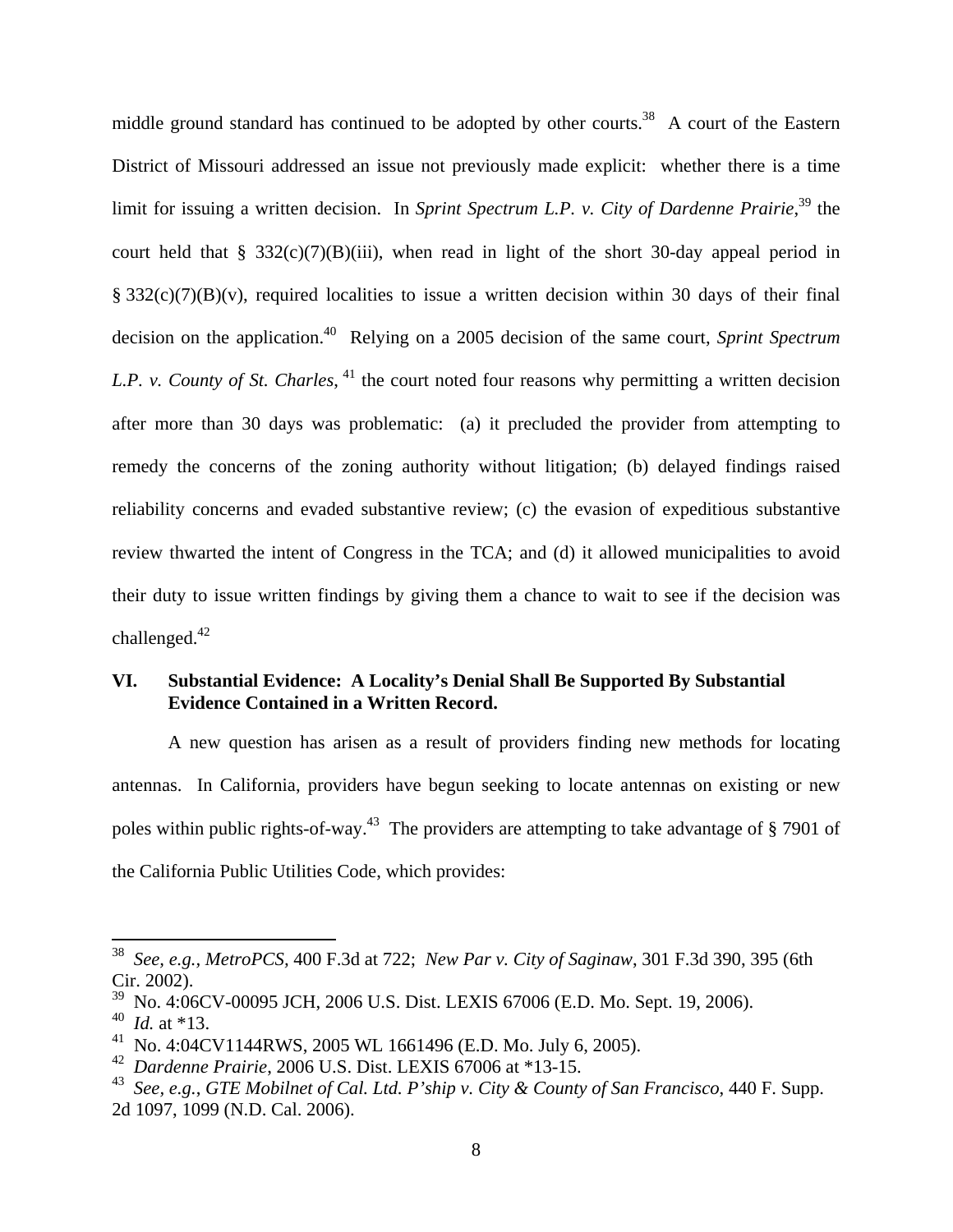Telegraph or telephone corporations may construct lines of telegraph or telephone lines along and upon any public road or highway, along or across any of the waters or lands within this State, and may erect poles, posts, piers, or abutments for supporting the insulators, wires, and other necessary fixtures of their lines, in such manner and at such points as not to incommode the public use of the road or highway or interrupt the navigation of the waters.<sup>44</sup>

Municipalities have countered by pointing to the "incommode" provision of § 7901 and to § 7901.1 of the Code, which provides: "It is the intent of the Legislature, consistent with Section 7901, that municipalities shall have the right to exercise reasonable control as to the time, place, and manner in which roads, highways, and waterways are accessed."45

In 2006, several California courts were called on to assess the scope of §§ 7901 and 7901.1, and to answer questions about the interaction between these statutes and wireless providers, local zoning codes, and the TCA. Some of these questions include whether wireless providers are "telephone corporations" subject to § 7901, whether local regulations of wireless providers are precluded by § 7901, and whether the substantial evidence provisions of the TCA apply to permits under the Public Utilities Code.

The first court to confront these issues was the Ninth Circuit. In *Sprint PCS Assets, L.L.C. v. City of La Canada Flintridge*, 46 the city denied the provider's two applications for facilities in city rights-of-way.<sup>47</sup> The city based its denial on its moratorium ordinance that

<sup>44</sup> Cal. Pub. Util. Code § 7901 (2005).

<sup>45</sup> Cal. Pub. Util. Code § 7901.1(a) (2005).

<sup>46</sup>No. 05-55014, 2006 U.S. App. LEXIS 12871 (9th Cir. May 23, 2006) (*La Canada I*) and 2006 U.S. App. LEXIS 12607 (9th Cir. May 23, 2006) (*La Canada II*). *La Canada* has a complex decisional history. The Ninth Circuit originally issued an opinion on January 17, 2006, that was published at 435 F.3d 993. On May 23, 2006, the court amended and replaced that opinion with *La Canada I* and *La Canada II*, and withdrew the opinions from publication. *See* Sprint PCS Assets, L.L.C. v. City of La Canada Flintridge, 2006 U.S. App. LEXIS 12614 (9th Cir. May 23, 2006).

<sup>47</sup> *La Canada II*, at \*2.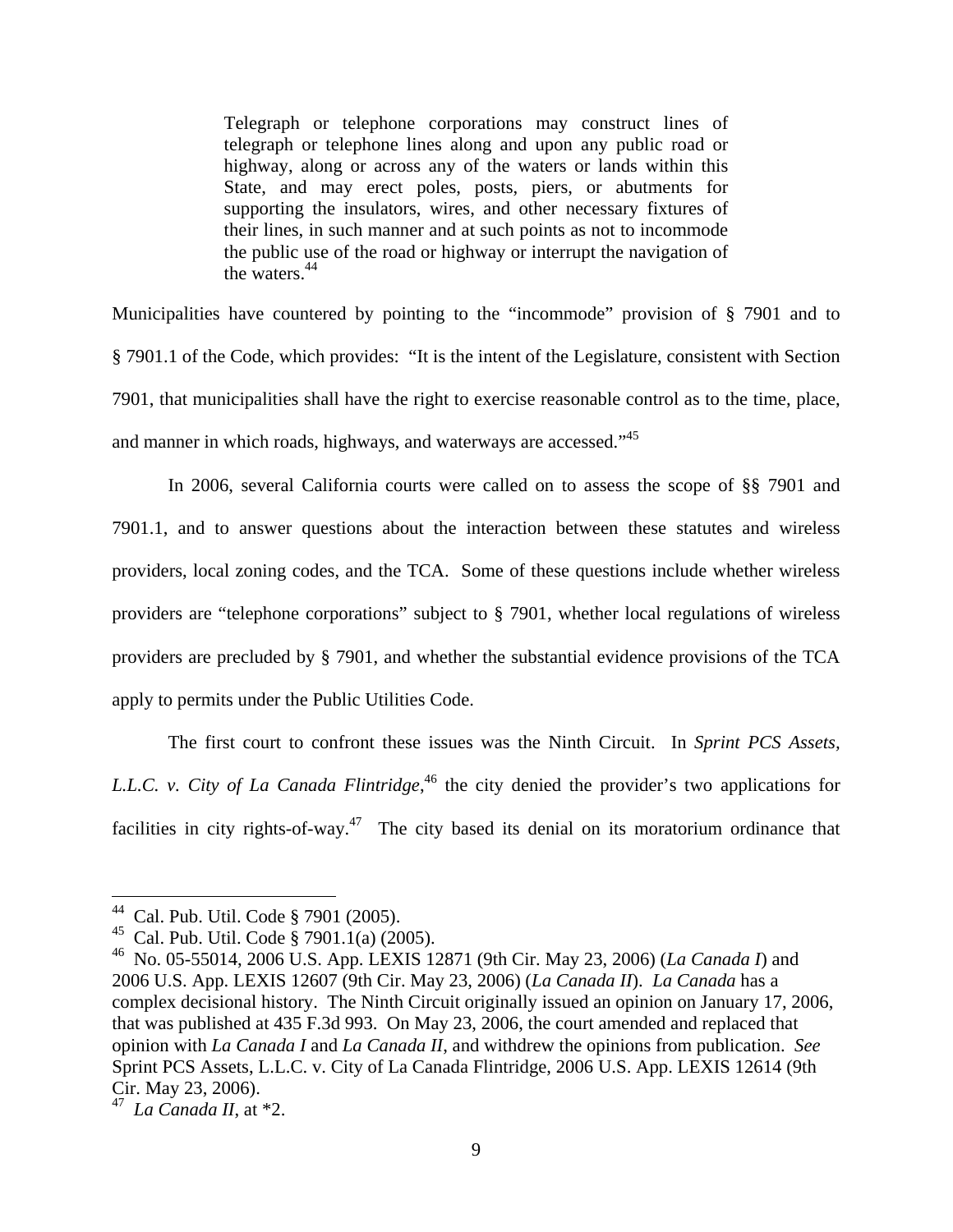allowed it to bar structures in rights-of-way on aesthetic grounds.<sup>48</sup> The court first considered whether § 7901 pre-empted the city's moratorium. It held that § 7901 gave telephone companies, including Sprint, the right to install fixtures in the right-of-way, so long as they did not "incommode" or, in other words, interfere with public use of the roads.<sup>49</sup> The court further held that while § 7901.1 did expand the power of the city to regulate the time, place, and manner of the use of public ways, that authority extended only to regulating how roads are accessed, and not to any regulation based on aesthetics.<sup>50</sup> Thus, the court held, the city's moratorium was preempted by California law, and its denial was not valid. The court then considered whether the denial was supported by substantial evidence. It began by saying that to be supported by substantial evidence, a denial had to have some weight under state and local law.<sup>51</sup> The court then noted the provisions of § 332(c)(7)(A) of the TCA, which provides that "[e]xcept as provided in this paragraph, nothing in this Chapter shall limit or affect the authority of a State or local government . . . over decisions regarding the placement, construction and modification of personal wireless service facilities."<sup>52</sup> The court found that because § 332(c)(7)(A) protected state law as well as local law, it preserved the preclusive effect of § 7901 from the constraints of the TCA. Any other result would be antithetical to the purposes of the TCA.<sup>53</sup>

Shortly afterward, the California Court of Appeal took up the issue. In *Sprint Telephony PCS, L.P. v. County of San Diego*, the court affirmed the county's denial of the provider's

<u>.</u>

<sup>48</sup> *La Canada I*, at \*2-3.

<sup>49</sup> *Id.* at \*4-6.

<sup>50</sup> *Id.* at \*6-8.

La Canada II, at  $*7$ .

<sup>52 47</sup> U.S.C. § 332(c)(7)(A); *La Canada II* at \*7.

<sup>53</sup> *La Canada II* at \*7-10.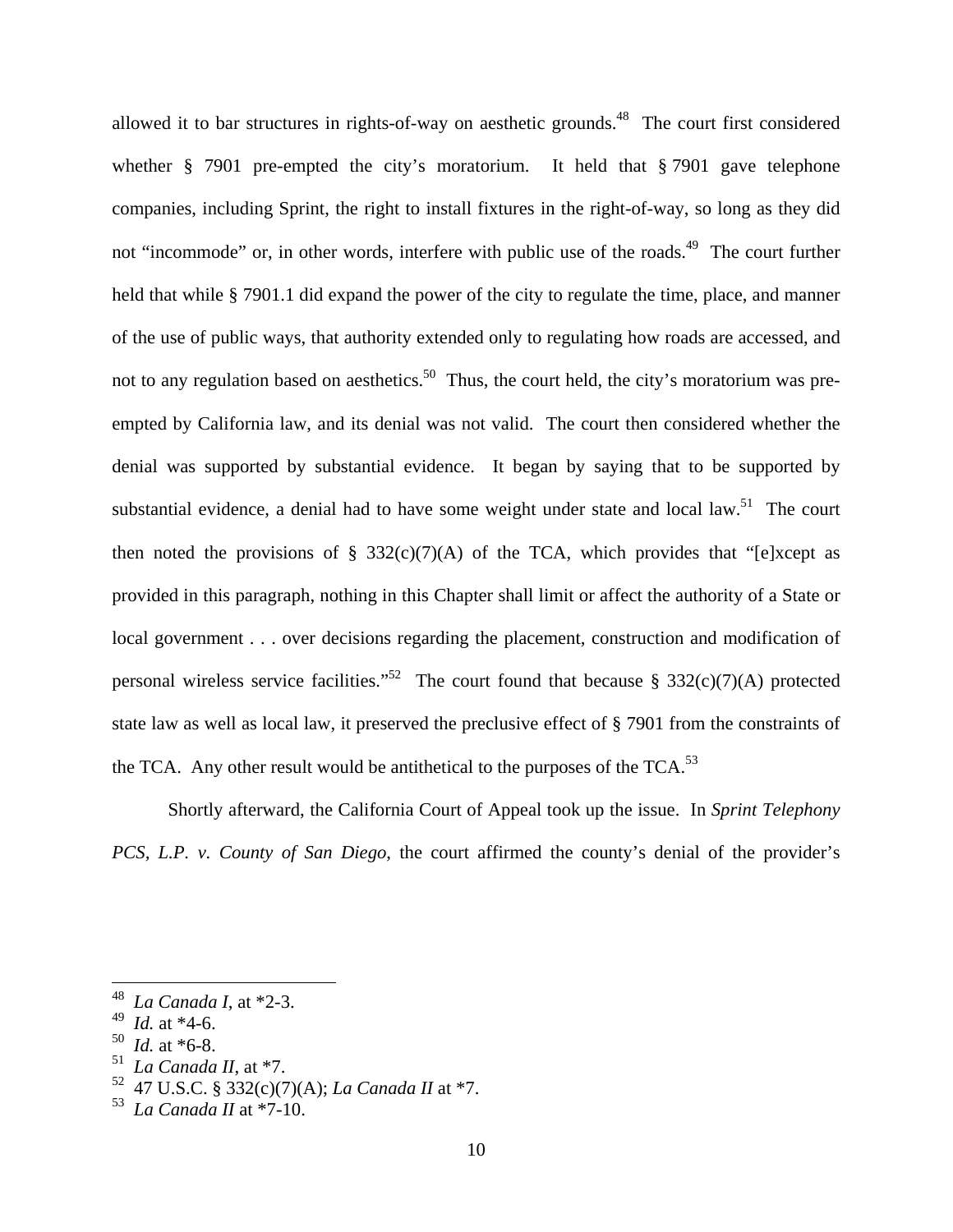application to place towers in rights-of-way.<sup>54</sup> The county relied on its authority under its Wireless Telecommunications Ordinance ("WTO") to regulate the placement and aesthetics of wireless facilities.<sup>55</sup> The court addressed two issues. First, it considered whether  $\S$  7901 applies to wireless providers.<sup>56</sup> Reviewing the history of  $\S$  7901, it found that the statute dated back to 1872 and was amended to include telephone companies in 1905. In 1951, the definition of telephone line was amended add the clause "whether such communication is had with or without the use of transmission wires."<sup>57</sup> On the basis of this amendment, the court held that wireless companies were telephone companies enjoying "the privileges bestowed by section 7901 to install wireless communication equipment in [rights-of-way]."58

The court then addressed whether "the scope of privileges accorded by section 7901 preclude local governments from imposing design and siting restrictions" on a provider seeking to locate in a right-of-way.<sup>59</sup> The court first found that local governments do have the authority under §§ 7901 and 7901.1, as well their own police power, to regulate the location and appearance of telephone equipment in rights-of-way.<sup>60</sup> The court then went on to explicitly disagree with the Ninth Circuit and held that § 7901 does not preempt all other local regulation of right-of-way installations. Section 7901 does not fully occupy the field, and "evinces a legislative intent that the state-conferred franchise to use the [right-of-way] would coexist with, rather than preempt, local regulation promoting the convenience of the general public in matters

- 57 *Id.* at 762.
- *Id.* at 764.
- 59 *Id.* at 761.

<sup>54 44</sup> Cal. Rptr. 3d 754, 770 (Cal. Ct. App. 2006), *review granted & removed from publication*, 143 P.3d 654 (Cal. 2006).

<sup>55</sup> *Id.* at 758.

<sup>56</sup> *Id.* at 761.

<sup>60</sup> *Id.* at 764-67.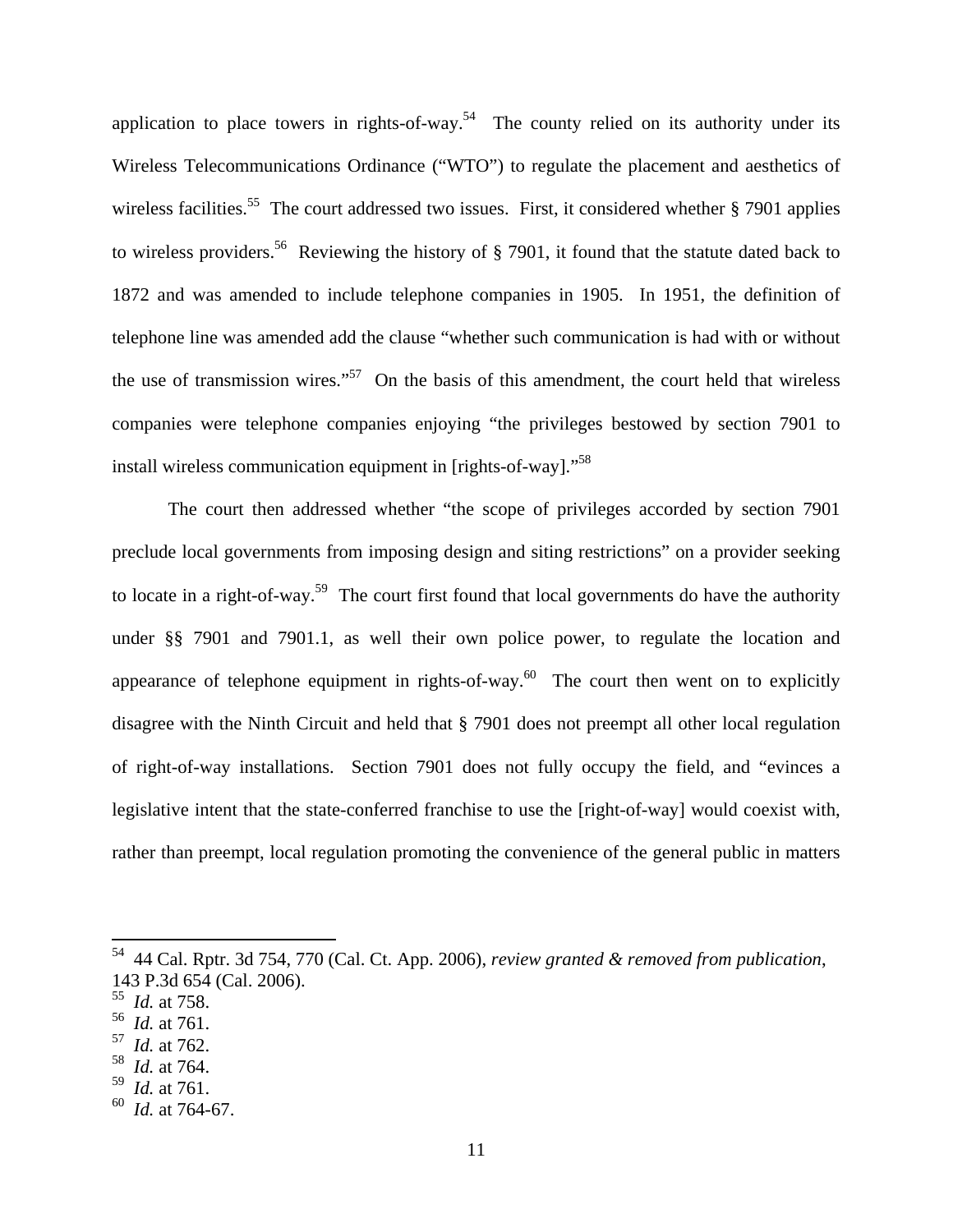involving the use of the [right-of-way] for equipment."<sup>61</sup> Section 7901.1 was simply consistent with this intent.<sup>62</sup> The California Supreme Court has granted review of the Court of Appeal's decision, $63$  but has not issued a decision yet.

The issue then returned to federal court. In *GTE Mobilnet of California Ltd. P'ship v.*  City & County of San Francisco,<sup>64</sup> the provider sought a utility conditions permit ("UCP") from San Francisco, which was the only prerequisite to a telephone company's installing equipment in the right-of-way under § 7901. In turn, San Francisco's only requirement for issuing a UCP was that the provider obtain a certificate of public convenience and necessity ("CPCN") from the California Public Utilities Commission. Unfortunately, the Commission no longer issues CPCNs to wireless providers because federal law preempted its authority to regulate those providers.<sup>65</sup> Because GTE did not include a CPCN as required under the ordinance, its application was denied.<sup>66</sup>

The court first found that the TCA does apply to the city's decision. While the title to § 332(c)(7) refers to zoning, the statute more broadly applies to "regulation of the placement . . . of personal wireless facilities."67 The term "placement" was broad enough to include applications governed by  $\S$  7901 and the city ordinance.<sup>68</sup> The court then examined if the denial was supported by substantial evidence. It agreed with the California Court of Appeal that § 7901 applied to wireless providers but did not preempt the city's ordinance.<sup>69</sup> Finally, it upheld the

<sup>61</sup> *Id.* at 769-70.

<sup>62</sup> *Id.* at 769 n.15.

<sup>63</sup> *Sprint Telephony PCS, L.P. v. County of San Diego*, 143 P.3d 654 (Cal. 2006).

<sup>64 440</sup> F. Supp. 2d 1097 (N.D. Cal. 2006).

<sup>65</sup> *Id.* at 1099-1100.

<sup>66</sup> *Id.* at 1100.

*Id.* at 1101-02. See 42 U.S.C. §§ 332(c)(7)(A), (c)(7)(B)(i), (c)(7)(B)(iii).

*Id.* at 1102.

<sup>69</sup> *Id.* at 1102-06.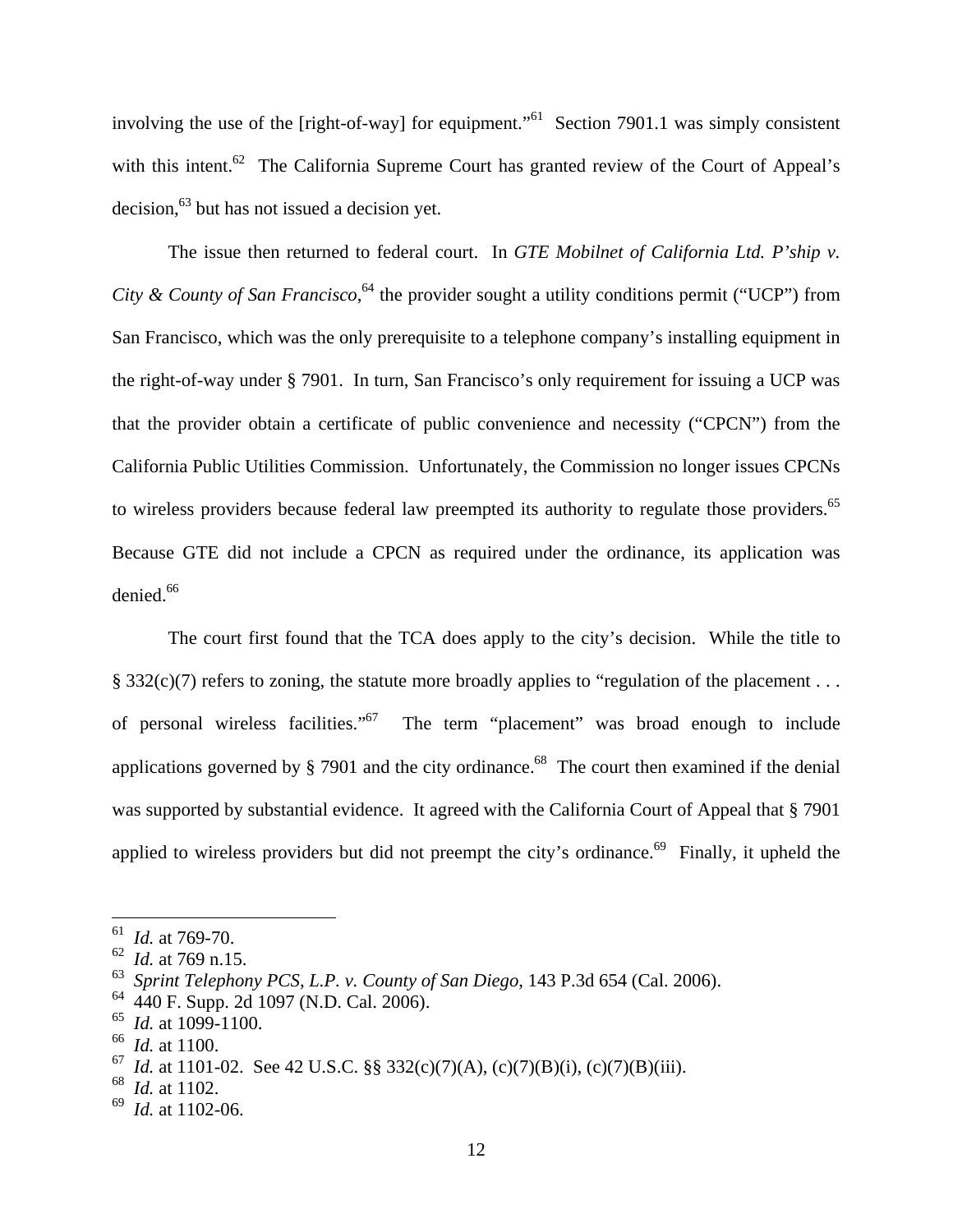validity of the city ordinance itself. The court rejected GTE's contention that an ordinance that required as a prerequisite the issuance of a CPCN that the Commission no longer issued was an "Alice in Wonderland" result.<sup>70</sup> It noted that the city ordinance did allow providers to otherwise demonstrate that they have been authorized to occupy public rights-of-way by the Commission, and that GTE had not attempted to make that showing. It found that there was an issue of fact as to whether this process was so burdensome as to bar GTE from obtaining a permit and, therefore, violating  $§$  7901.<sup>71</sup>

#### **VII. Conclusion**

"I don't think they play at all fairly," Alice began, in rather a complaining tone, "and they all quarrel so dreadfully one ca'n't hear oneself speak—and they don't seem to have any rules in particular: at least, if there are, nobody attends to them—and you've no idea how confusing it is all the things being alive: for instance, there's the arch I've got to go through next walking about at the other end of the ground—and I should have croqueted the Queen's hedgehog just now, only it ran away when it saw mine coming!" $^{72}$ 

Alice's rant about the croquet game—in which the balls were hedgehogs, the mallets flamingos, and the arches playing-card soldiers<sup>73</sup>— may unfortunately seem all too familiar to those dealing with how to apply the TCA to changing telecommunications technology. New methods of siting wireless facilities and new interpretations of the provisions of the TCA have only complicated the struggle between municipalities and providers to balance the rights and obligations created by the "refreshing experiment in federalism" that is the  $TCA$ <sup>74</sup>. The issues addressed by courts in 2006, like the scope of the privilege to locate facilities in public rights-of-

<u>.</u>

<sup>70</sup> *Id.* at 1106.

 $\frac{71}{72}$  *Id.* at 1106-07.

<sup>&</sup>lt;sup>72</sup> Lewis Carroll, Alice's Adventures in Wonderland 124 (1865).<br> $\frac{1}{4}$  detailed 121

 $\frac{73}{74}$  *Id.* at 121.

<sup>74</sup> *Town of Amherst v. Omnipoint Communications Enters., Inc.*, 173 F.3d 9, 17 (1st Cir. 1999).